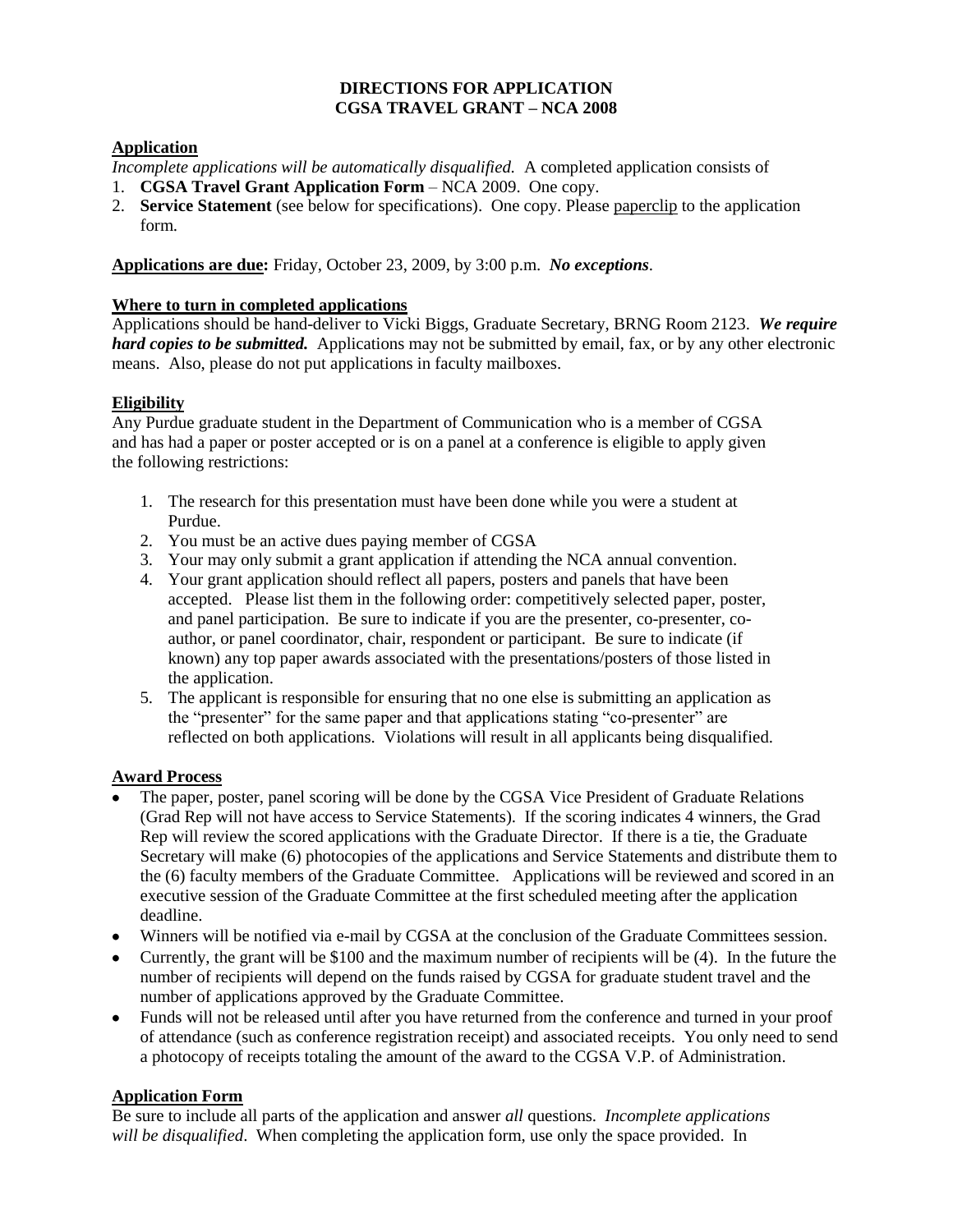order to increase the speed and efficiency with which these applications can be processed, we ask that you do not modify the application form. This way, judges will be able to quickly find the information they need. Applications that are noticeably modified will have points deducted or be disqualified. The application form is downloadable as a MS Word file. You may open the file in MS Word to type in answers. Opening the file in programs other than Word may alter the format of the application and will be subject to point deductions.

**Sign Application Form:** Any application that is not signed by the applicant and advisor will be automatically disqualified. If your advisor is unavailable for an extended period of time (e.g., on sabbatical), the application form may be signed by your department head or another committee member, but this should be noted on the application form.

#### **Paper, Poster, Panel Scoring**

## **Competitively Selected Paper:**

Solo authorship (10 points) Presenter: (10 points) Top Paper: (10 points) Co-Authorship Co-Presenter (5 points) First author (8 points) Second author (7 points) Third author (6 points) Fourth author and below (5 points)

#### **Poster:**

Solo authorship (10 points) Presenter: (10 points) Co-Authorship Co-Presenter (5 points) First author (8 points) Second author (7 points) Third author (6 points) Fourth author and below (5 points)

#### **Panel:**

Panel Organizer (5 points) Panel Respondent/Participant (5 points) Panel Chair (1 point)

#### **Service Statement (1-2 paragraphs, no more than 1 page)**

Service statements will be considered in the event of a tie. The service statements should document your involvement in and service to the Department of Communication and/or Purdue University and why this involvement is important to you and your professional development. Applicants should consider involvement in organizations, clubs, department functions, job talks, meeting with job candidates and prospective students, volunteering for the NCA Graduate Student Open House, and any other "service" oriented activity that benefits the department, student body, or university in their statement. The service statements will be judged on the following: (1) Overall level of involvement in the department exemplifying both being a good departmental citizen and colleague; and (2) Clarity in thought, including organization, grammar, spelling, language, and quality of writing.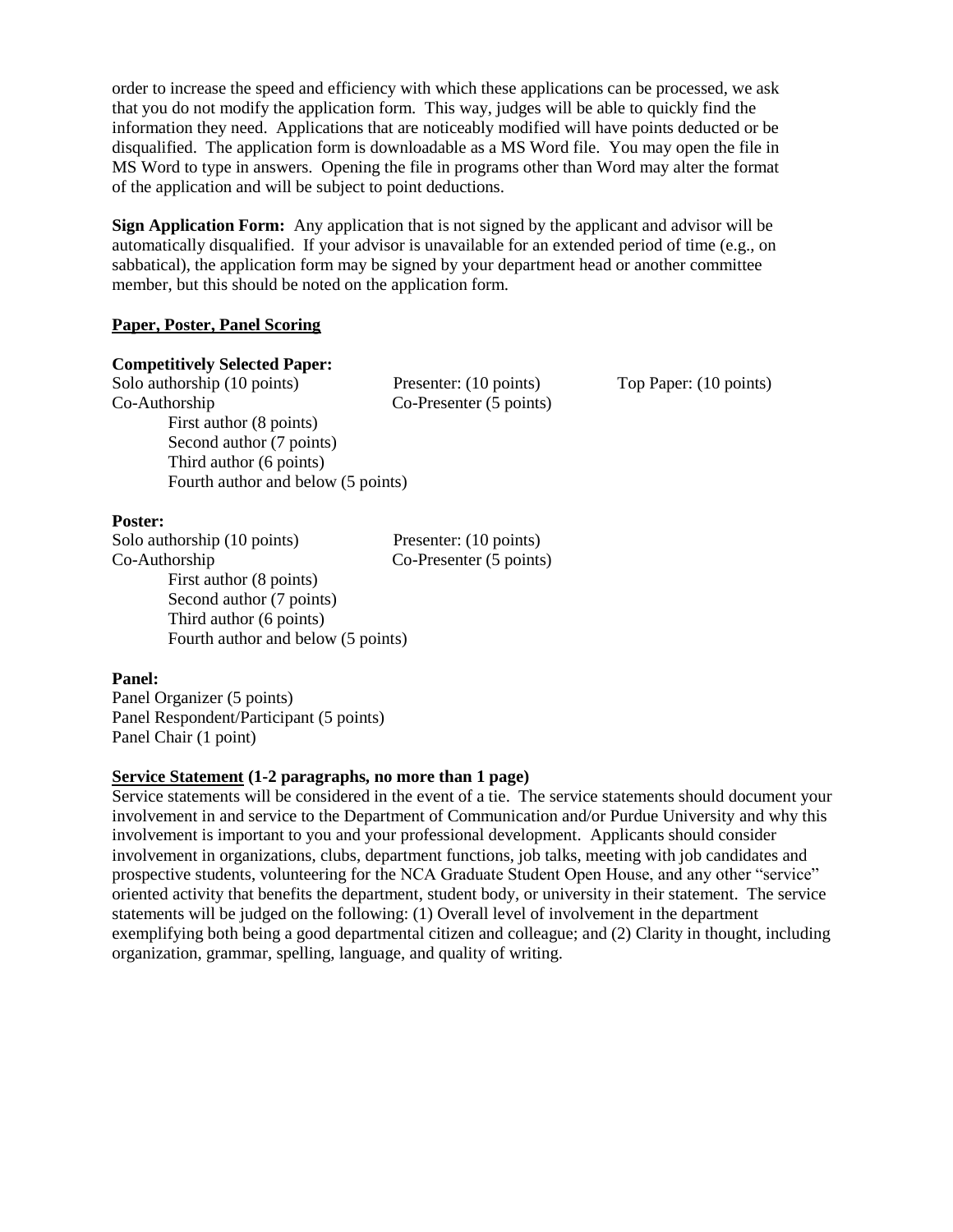## **CGSA TRAVEL GRANT APPLICATION FORM – NCA 2009**

*Deadline: Friday, October 23, 2008 at 3:00p.m.*

| <b>First Name:</b>                                                        | <b>Last Name:</b>                                                                                                 |
|---------------------------------------------------------------------------|-------------------------------------------------------------------------------------------------------------------|
| <b>Email Address:</b>                                                     |                                                                                                                   |
| Was this research conducted at Purdue?                                    | Yes / No                                                                                                          |
| Are you an active dues paying member of CGSA?                             | Yes / No                                                                                                          |
| Title(s) of Papers, Posters, and Panels: (follow format exactly)<br>etc.) | <b>Paper(s):</b> (list papers in order of authorship with solo or 1st author pieces first, 2nd authorship second, |
|                                                                           | Example: Author #1, Author #2, & Author #3. (Year). Title of Paper. (Indicate in parenthesis- presenter,          |

co-presenter or not presenting). (Indicate in parenthesis- if Top Paper award or leave blank)

**Poster(s):** (list posters in order of authorship with solo or 1st author pieces first, 2nd authorship second, etc.)

Example: Author #1, Author #2, & Author #3. (Year). Title of Poster. (Indicate in parenthesis- presenter, co-presenter or not presenting)

**Panel(s):** (list panels you are the chair/organizer for first and that you are a participant in second) Example: Title of Panel. (Indicate in parenthesis- chair or participant)

**Faculty Advisor – Read and Sign:** I certify that I have read this travel grant application, that the applicant is my advisee and is a graduate student at Purdue in good standing, that all information in this application is accurate to the best of my knowledge, and this student is likely to attend *and* give this/these presentation(s) at the conference.

| <b>Faculty Advisor Name:</b>      |       |
|-----------------------------------|-------|
|                                   |       |
| <b>Faculty Advisor Signature:</b> | Date: |

**Applicant - Read and Sign:** I certify that I have read and agree to the current rules and directions for the Travel Grant program and certify that all information I have provided in this application is accurate.

**Applicant Signature: Date:**